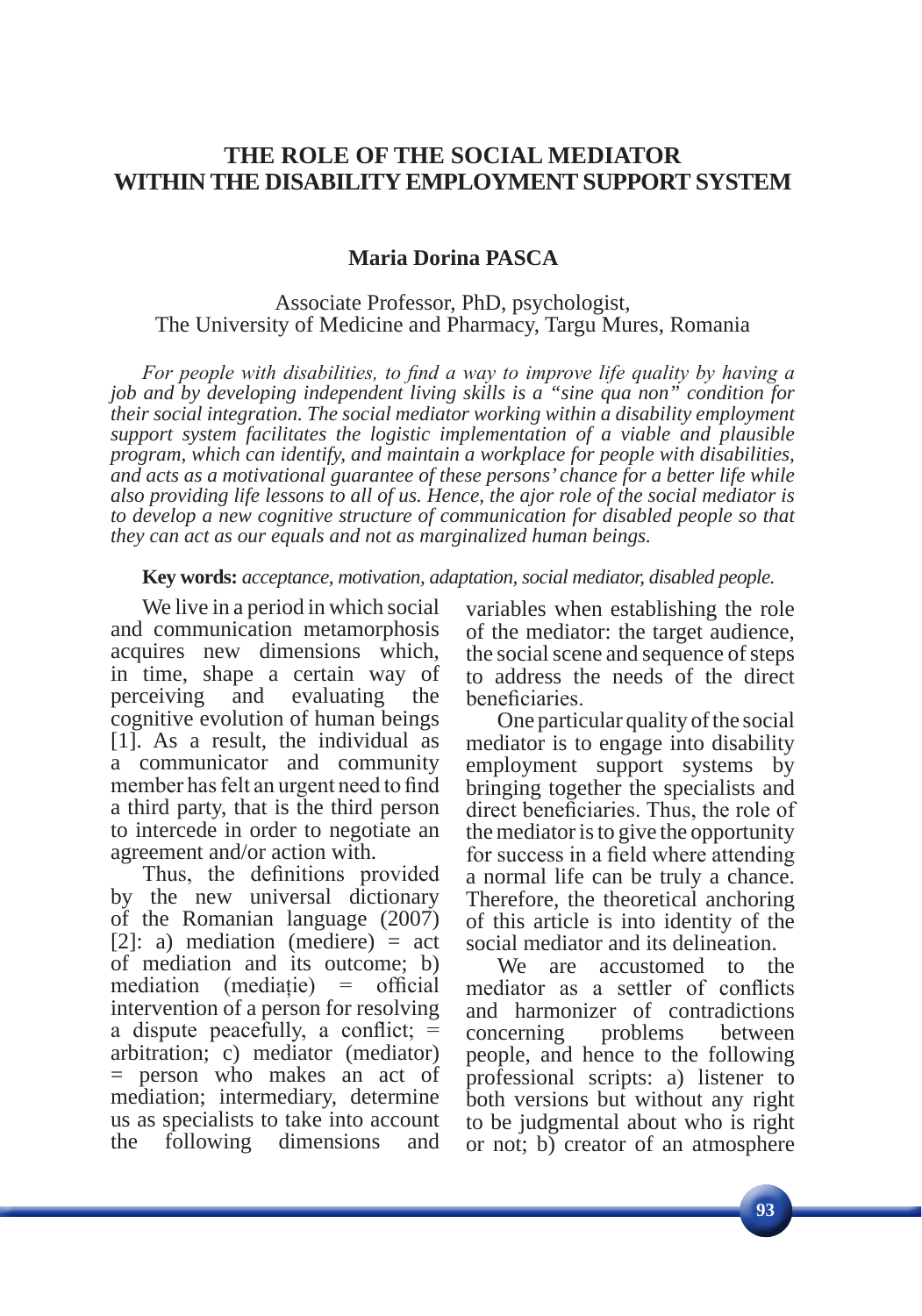into which those involved in the conflict, can express their feelings and interests; c) facilitator of communication between parties in order to allow those in conflict try to resolve the problems together [3].

All of the above underline the part of mediation as a process of assuring the transition from the individual to the collective by starting from the mediation of feelings, attitudes and cognitive-behavioral conduct.

Therefore, the scope and area of influence of the social mediator are framed within this context and within the frame of the three main mediation processes relating to a) consensus; b) private character and mutual trust; c) the dominance of the interests and needs of the beneficiary. However, the specificity of the role of this professional is rendered by the variables of working with disability employment support systems.

The appearance of the social mediator in within communities is welcomed especially from the point of view of the rights to life, work, freedom, etc. leading in fact to the inclusion of persons with disabilities in society, proving that they are entitled to everything all other individuals.

With a view to all of the above, the social mediator will be the integrator of the needs expressed by both the prospective employee (beneficiary) and the prospective employer, since the parties involved in the process demand: a) knowledge of available jobs; b) direct knowledge of the job; c) identification of potential beneficiaries; d) psychopedagogical training of the employer and consequently the shaping of an attitude of acceptance as far

as disabled beneficiaries with working potential are concerned; e) maintaining relationships of trust, respect and understanding with the employer.

The social mediator needs to be willing to analyze the workplace, so that it proves appropriate to the disabled person. Hence, the mediator will establish: a) the circumstantial identity routine; b) the harmful factors; c) the work environment and relations; d) the ways of learning specific job activities; e) the vocational profile; f) the process of assuring person/workplace fit; g) the type of abilities needed for work; h) work safety training. As a result of these responsibilities, the mediator needs to undertake negotiations and discussions with the business manager, the team leader, but also with future co-workers targeting especially the impact of the new environment on the recipient (person with disabilities) in terms of adaptability.

Along with the aspects previously mentioned employment mediation is the point on which employment is based, therefore employment support for the disabled can be conducted where: a) companies already have some economic power; b) there is workplace safety; c) all legal requirements are met, bearing in mind that employment should build on inclusion; choosing the profession of the assisted person; creation of a context for career development, social responsibility expressed as cooperation and consensus between the the two parties.

The monitoring of the assisted person is made by a specialist in employment support systems and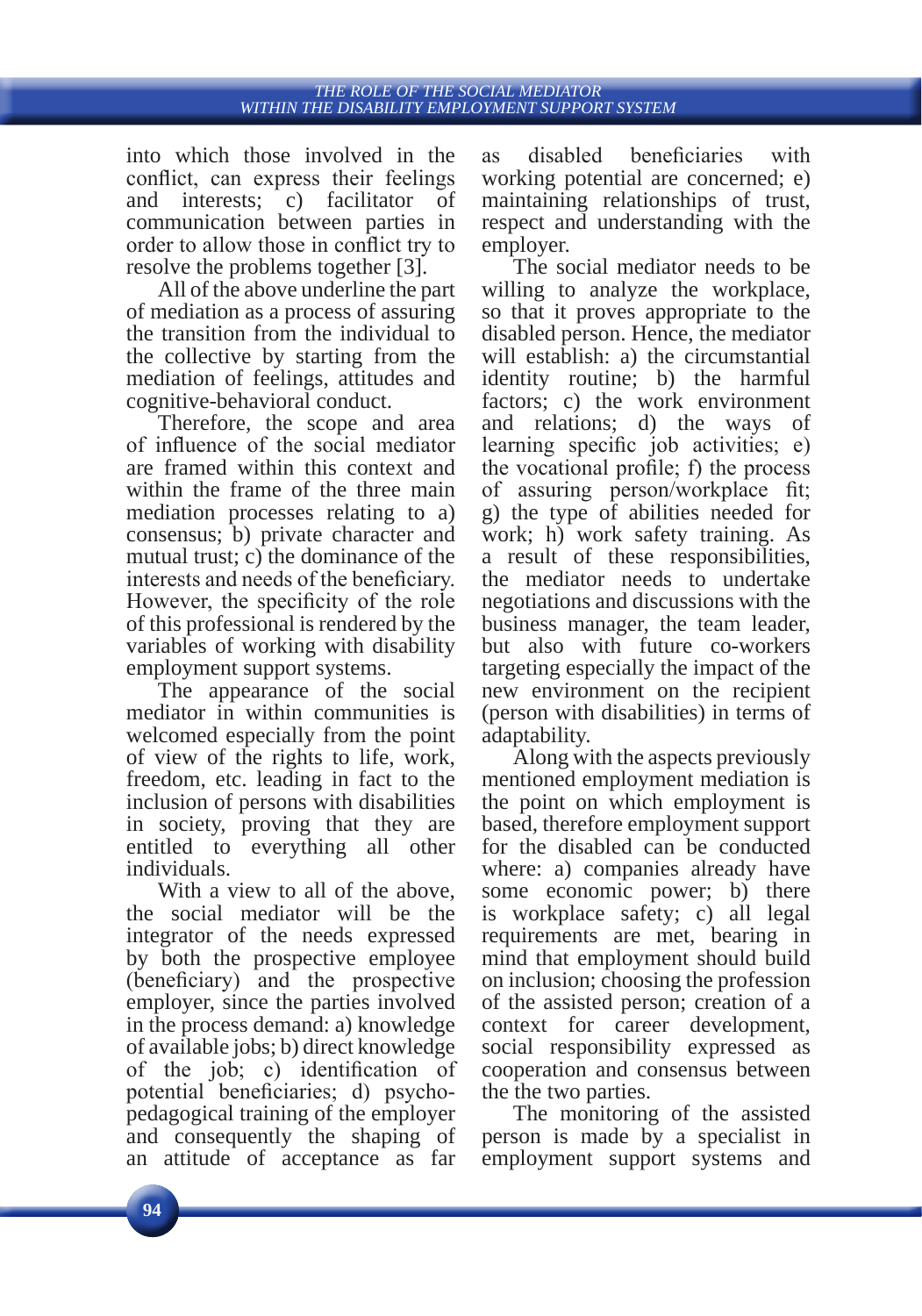begins form the second day of work, which leads to motivational guidance that will lead in time to personal autonomy. The mediator's ability to make a difference through the monitoring stage is highly dependent on the ability of a recipient to adapt. In this respect, monitoring can be done [3] a) personally; b) by telephone; c) involving others (employer, team leader, colleagues, administrative staff, specialists). All of the above contribute to job stability, safety and success in having and maintaining a job for a long period of time.

With a view to all this, the social mediator must: a) thoroughly prepare to meet employer's expectations and manage to convince the latter to accept people with disabilities; b) have persuasive power to remove<br>stereotypes and preconceptions stereotypes and preconceptions about people with disabilities; c) to get the attention of the other party; d) highlight the qualities of the people (s)he supports; e) have the information needed and of relevance to both the employer and employee; f) be honest with both the employer and the employee; g) prove his/ her professionalism coupled with fairness, responsibility, perseverance, concern, involvement and humanity.

In order to record success for the benefit of both employer and employee it takes teamwork, defined in this case, by a multidisciplinary identity. Thus, the organization employing the disabled can become social unit that succeeds in motivating the former in using his/her competence and becoming useful, by creating in time a personal autonomy grafted on improving the life quality and linking to those to which it relates and beyond.

Also, it is necessary that in this social approach all aspects of the subject's family are taken into account since these can act as catalyst for the disabled determination, development and awareness that independent living skills are their real chance of being "in the city and not outside the city". In this context, the family must be: a) better informed about the chances of a viable insertion; b) involved and more consistent in providing a real support for professional integration of one of its members.<br>In conclusion.

In conclusion, the social<br>mediator's role in facilitating role in facilitating disability employment support is an opportunity to find and maintain a job on the open labor market, transforming the beneficiary, from a passive and dependent member into an independent person with a partial capacity to control life, and hence being able to contribute to a society whose citizens are not dependent on social services field and can gain autonomy, ensuring a substantial increase in their quality of life.

Under these auspices, we believe that the availability of people with disabilities to find a job through the social mediator is the guarantee of equal opportunity for all. Consequently, the work of integration is the most powerful way of personal development and harmonization, and eventually of shaping individual perception over the disabled as as human beings and not mere objects. That actually involves a more responsible and motivational behavior at society/community level which allows for identity delineation of both the social mediator and of the people (s)he supports.